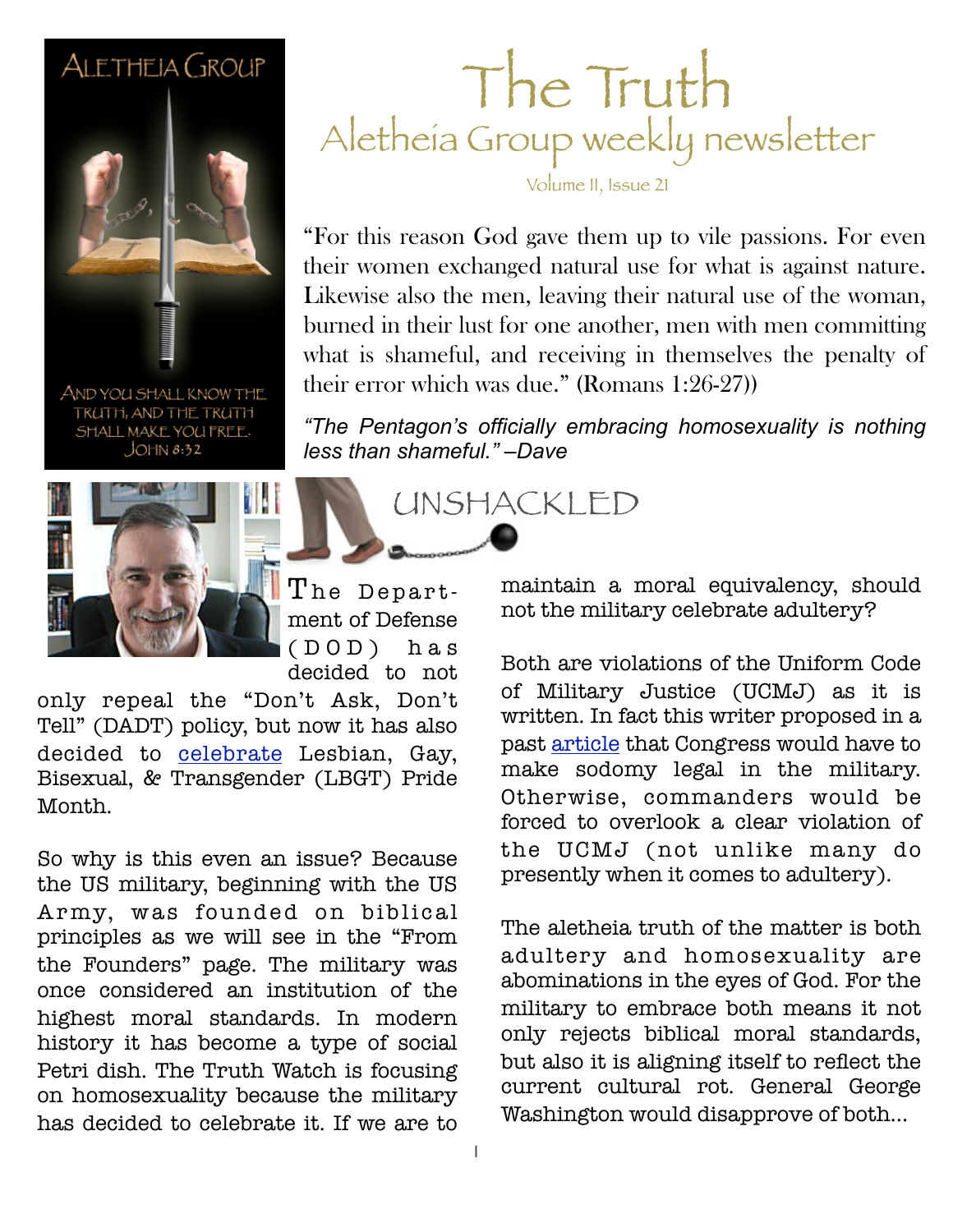# FROM THE FOUNDERS



**General George Washington expected his officers and soldiers to adhere to and live by biblical moral standards. To even entertain the notion that the General would celebrate LGBT Pride Month is not only a stretch of the imagination, it can also be disproved historically.** 

*"The General hopes and trusts that every officer and man, will endeavor so to live, and act, as becomes a Christian Soldier defending the dearest Rights and Liberties of his country."* General George Washington*, Continental Army General Order, July 9, 1776.*

General George Washington not only would not celebrate LGBT Pride Month, he also made sure those guilty of homosexuality were summarily "drummed out" of the Army. As [reported](http://www.wallbuilders.com/libissuesarticles.asp?id=101%23R1) by David Barton at Wallbuilders.com, Washington issued the following general order on March 14, 1778:

*At a General Court Martial whereof Colo. Tupper was President (10th March 1778), Lieutt. Enslin of Colo. Malcom's Regiment [was] tried for attempting to commit sodomy, with John Monhort a soldier; Secondly, For Perjury in swearing to false accounts, [he was] found guilty of the charges exhibited against him, being breaches of 5th. Article 18th. Section of the Articles of War and [we] do sentence him to be dismiss'd [from] the service with infamy. His Excellency the Commander in Chief approves the sentence and with abhorrence and detestation of such infamous crimes orders Lieutt. Enslin to be drummed out of camp tomorrow morning by all the drummers and fifers in the Army never to return; The drummers and fifers [are] to attend on the Grand Parade at Guard mounting for that Purpose.*

Homosexuals serving openly in the military was not opposed by only our most famous Revolutionary War general, but also one of our most famous modern generals:

*"The impact on the Army's public image would also endanger recruitment and retention."* General Norman Schwarzkopf, addressing homosexuals openly serving in the military.

Homosexuals serving openly in the military is not acceptable, even if society says so.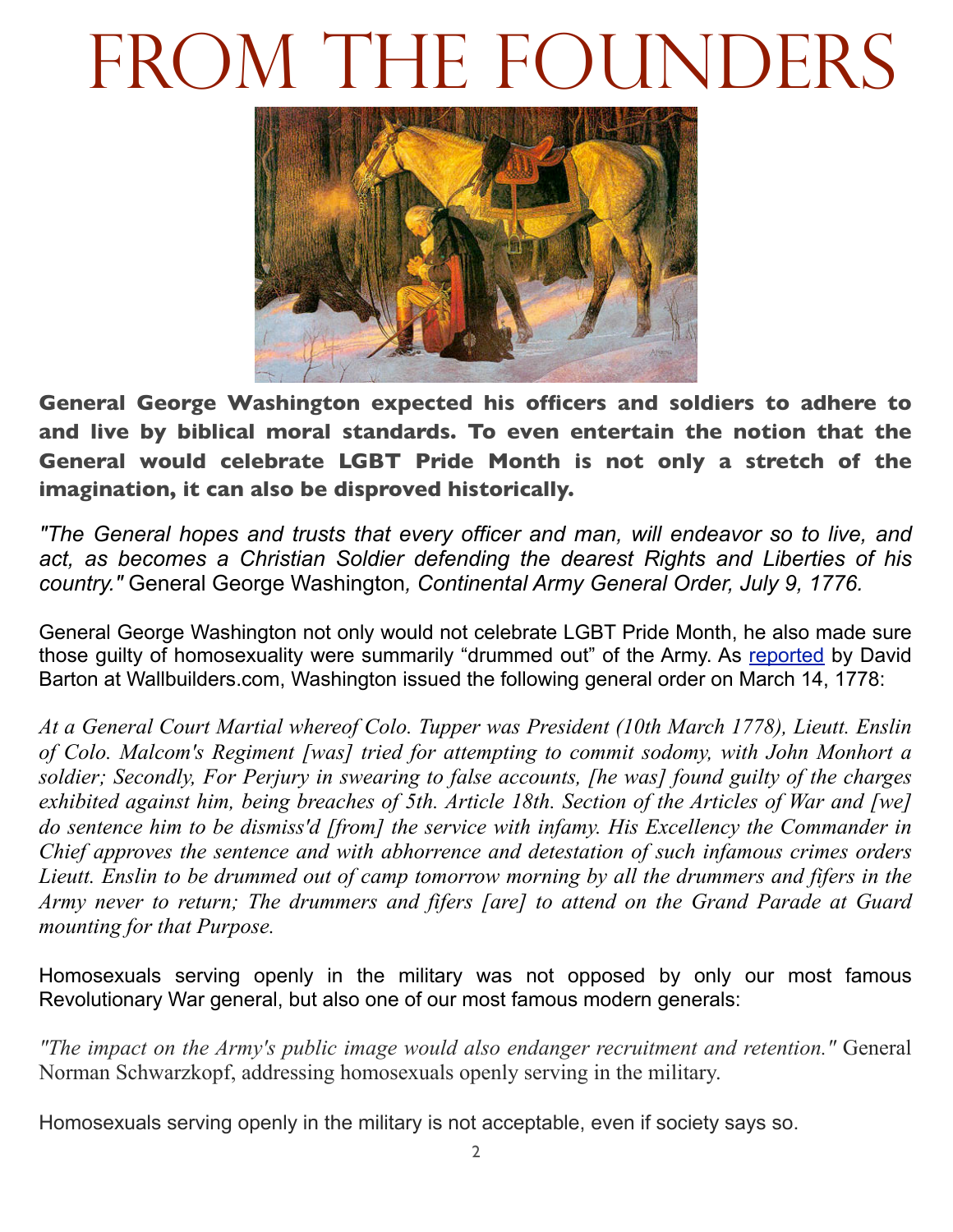# FROM THE PULPIT

"This is the first time in American history where something that has been considered a sin ever since our founding is now considered to be okay. I am reminded of the Prophet Isaiah who warns to beware of the nation that calls good evil, and evil good. This is a major change in our culture." Brigadier General and retired Chaplain Douglas Lee, <u>Director</u> of the Presbyterian and Reformed Joint Commission of Chaplains and Military Personnel.

Chaplain Lee in his radio [interview](http://www.sermonaudio.com/playpopup.asp?SID=911184681) rightly states that the military is a microcosm of American life. He also believes that DADT would not have been repealed had it been up to the military. Chaplain Lee states that the military is by nature more conservative than society and that parents rightly believed they could send their children to the military in hopes of being taught morals and citizenship.

The interviewer Kevin Swanson makes the connection with the sexualization of the military to the downfall of the ancient Persian empire as its military brought their paramours to battle with them against Alexander the Great and his conquering Greek army.

Chaplain Lee has assured Americans that evangelical chaplains will stay the course and face whatever persecution may come by standing on biblical principle when it comes to homosexuality.

The onus of implementing the repeal of DADT will ultimately rest on the unit commanders. What does that mean? It means it will basically fall on the beliefs of the commander under the guidance of legal advice from the Judge Advocate General (JAG). As a whole the JAG is a liberal body so it would not be unlikely that commanders could fall on the side of the homosexual soldier and against a chaplain opposed to homosexuality.

The one thing the Obama Administration has not considered in depth is it focused primarily on evangelical chaplains, which is the majority of military chaplains. However, Islam is much more staunchly opposed and intolerant of homosexuality than any Protestant denomination. What will Muslim chaplains tell Muslim soldiers who will no doubt be openly opposed to serving with homosexuals?